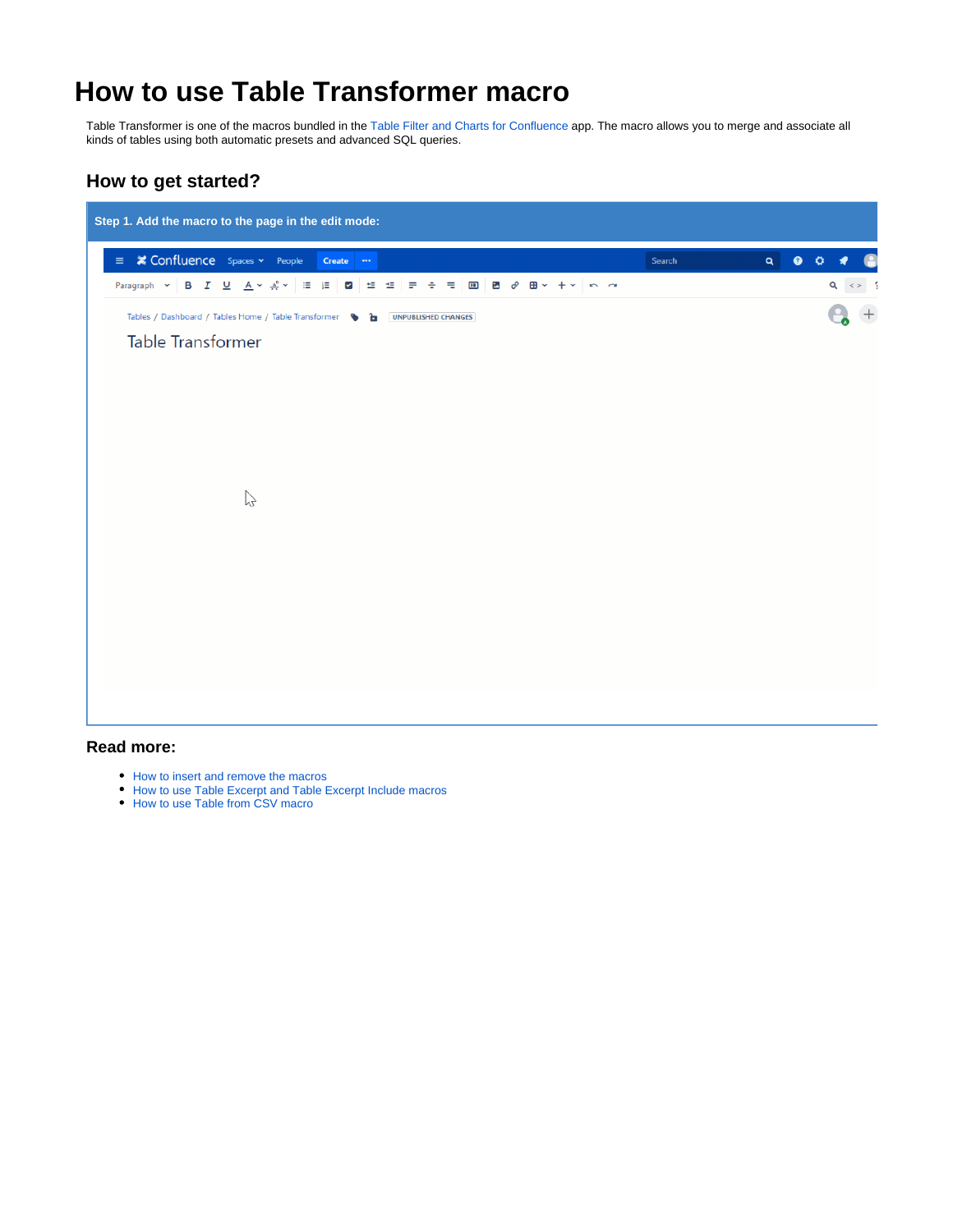|                                                   |      |        |                                                                                                             |        |                                                 |   |        |                            |   |   |                     |   |               |  | Step 2. Place tables or macros outputting or including excerpted tables in the macro placeholder: |        |                 |          |           |           |  |
|---------------------------------------------------|------|--------|-------------------------------------------------------------------------------------------------------------|--------|-------------------------------------------------|---|--------|----------------------------|---|---|---------------------|---|---------------|--|---------------------------------------------------------------------------------------------------|--------|-----------------|----------|-----------|-----------|--|
| $\equiv$ $\angle$ Confluence Spaces $\sim$ People |      |        |                                                                                                             |        |                                                 |   | Create | $\rightarrow$              |   |   |                     |   |               |  |                                                                                                   | Search |                 | $\alpha$ | $\bullet$ | $\alpha$  |  |
| Paragraph v                                       |      | B I    | ப                                                                                                           |        | $\underline{A} \vee \underline{A}^{\circ} \vee$ | 這 | 這      | $\blacktriangleright$<br>蛙 | 坦 | ÷ | $\blacksquare$<br>≕ | £ | 田             |  | $\sim$ $\sim$                                                                                     |        |                 |          |           | $Q \le 5$ |  |
|                                                   |      |        | Tables / Dashboard / Tables Home / Table Transformer \ able                                                 |        |                                                 |   |        |                            |   |   |                     |   |               |  |                                                                                                   |        |                 |          |           |           |  |
|                                                   |      |        | Table Transformer                                                                                           |        |                                                 |   |        |                            |   |   |                     |   |               |  |                                                                                                   |        |                 |          |           |           |  |
|                                                   |      |        |                                                                                                             |        |                                                 |   |        |                            |   |   |                     |   |               |  |                                                                                                   |        |                 |          |           |           |  |
|                                                   |      |        | Table Transformer   sql = SELECT * FROM T*   show-source = false   dateFormat = dd.mm.yy   export-word = fa |        |                                                 |   |        |                            |   |   |                     |   |               |  |                                                                                                   |        |                 |          |           |           |  |
|                                                   |      |        |                                                                                                             |        |                                                 | Ι |        |                            |   |   |                     |   |               |  |                                                                                                   |        |                 |          |           |           |  |
|                                                   | Edit | Unwrap |                                                                                                             | Remove |                                                 |   |        |                            |   |   |                     |   |               |  |                                                                                                   |        |                 |          |           |           |  |
|                                                   |      |        |                                                                                                             |        |                                                 |   |        |                            |   |   |                     |   |               |  |                                                                                                   |        |                 |          |           |           |  |
|                                                   |      |        |                                                                                                             |        |                                                 |   |        |                            |   |   |                     |   |               |  |                                                                                                   |        |                 |          |           |           |  |
|                                                   |      |        |                                                                                                             |        |                                                 |   |        |                            |   |   |                     |   |               |  |                                                                                                   |        |                 |          |           |           |  |
|                                                   |      |        |                                                                                                             |        |                                                 |   |        |                            |   |   |                     |   |               |  |                                                                                                   |        |                 |          |           |           |  |
|                                                   |      |        |                                                                                                             |        |                                                 |   |        |                            |   |   |                     |   |               |  |                                                                                                   |        |                 |          |           |           |  |
|                                                   |      |        |                                                                                                             |        |                                                 |   |        |                            |   |   |                     |   |               |  |                                                                                                   |        |                 |          |           |           |  |
|                                                   |      |        |                                                                                                             |        |                                                 |   |        |                            |   |   |                     |   |               |  |                                                                                                   |        |                 |          |           |           |  |
|                                                   |      |        |                                                                                                             |        |                                                 |   |        |                            |   |   |                     |   |               |  |                                                                                                   |        |                 |          |           |           |  |
|                                                   |      |        |                                                                                                             |        |                                                 |   |        |                            |   |   |                     |   |               |  |                                                                                                   |        |                 |          |           |           |  |
|                                                   |      |        |                                                                                                             |        |                                                 |   |        |                            |   |   |                     |   | Changes saved |  | What did you change?                                                                              |        | Notify watchers |          | Update    | Close     |  |
|                                                   |      |        |                                                                                                             |        |                                                 |   |        |                            |   |   |                     |   |               |  |                                                                                                   |        |                 |          |           |           |  |
|                                                   |      |        |                                                                                                             |        |                                                 |   |        |                            |   |   |                     |   |               |  |                                                                                                   |        |                 |          |           |           |  |

- [How to insert and remove the macros](https://docs.stiltsoft.com/display/TFAC/How+to+insert+and+remove+the+macros)
- [Merging Tables from Different Pages](https://docs.stiltsoft.com/display/TFAC/How+to+use+Table+Excerpt+and+Table+Excerpt+Include+macros#HowtouseTableExcerptandTableExcerptIncludemacros-MergingTablesfromDifferentPages)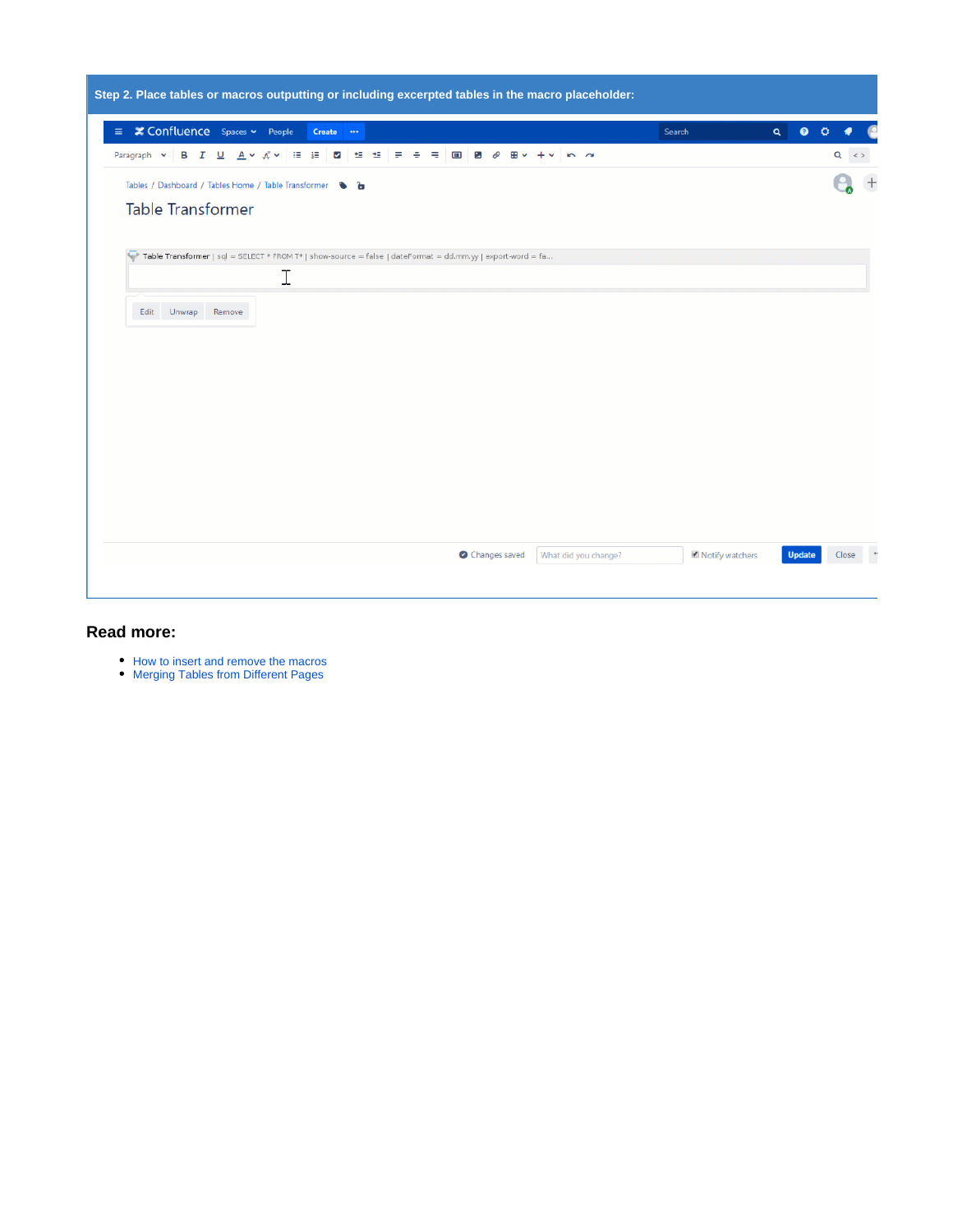|                                                                                                                                                                                              |             | $\equiv$ $\angle$ Confluence Spaces $\sim$ People                     | <b>Create</b> | $\cdots$ |   |             |        |                |  |  |     |                   | Search |  | $\alpha$ | $\bullet$ | $O \bullet$ |            |
|----------------------------------------------------------------------------------------------------------------------------------------------------------------------------------------------|-------------|-----------------------------------------------------------------------|---------------|----------|---|-------------|--------|----------------|--|--|-----|-------------------|--------|--|----------|-----------|-------------|------------|
| Paragraph v<br>в<br>I<br>Responsive v<br>白日中                                                                                                                                                 | ⊻<br>$50 -$ | 這<br>$\underline{A} \vee \underline{A}^{\circ} \vee$<br>$\equiv$<br>c | 這<br>⊻        | 隼        | 坦 | ₽<br>÷<br>岊 | ₹<br>賱 | $\blacksquare$ |  |  | ff) | $\omega \sim 1/2$ |        |  |          |           |             | $Q \leq 5$ |
| Tables / Dashboard / Tables Home / Table Transformer \ a<br>Table Transformer<br>Table Transformer   sql = SELECT * FROM T*   show-source = false   dateFormat = dd.mm.yy   export-word = fa | B           |                                                                       |               |          |   |             |        |                |  |  |     |                   |        |  |          |           |             |            |
| Name                                                                                                                                                                                         | Age         | Position                                                              |               |          |   |             |        |                |  |  |     |                   |        |  |          |           |             |            |
| Jack Ackerman                                                                                                                                                                                | 27          | Front-End Developer                                                   |               |          |   |             |        |                |  |  |     |                   |        |  |          |           |             |            |
| John Anderson                                                                                                                                                                                | 31          | Marketing Manager                                                     |               |          |   |             |        |                |  |  |     |                   |        |  |          |           |             |            |
| Alban Jacobs                                                                                                                                                                                 | 32          | <b>Business Analyst</b>                                               |               |          |   |             |        |                |  |  |     |                   |        |  |          |           |             |            |
|                                                                                                                                                                                              | 26          | <b>Business Analyst</b>                                               |               |          |   |             |        |                |  |  |     |                   |        |  |          |           |             |            |
| Jordan Johnson                                                                                                                                                                               | 35          | Back-End Developer                                                    |               |          |   |             |        |                |  |  |     |                   |        |  |          |           |             |            |
| Albert Johason                                                                                                                                                                               |             | Front-End Developer                                                   |               |          |   |             |        |                |  |  |     |                   |        |  |          |           |             |            |
| Jane Bates                                                                                                                                                                                   | 27          |                                                                       |               |          |   |             |        |                |  |  |     |                   |        |  |          |           |             |            |
| Joan Brandon                                                                                                                                                                                 | 25          | Front-End Developer                                                   |               |          |   |             |        |                |  |  |     |                   |        |  |          |           |             |            |
|                                                                                                                                                                                              |             |                                                                       |               |          |   |             |        |                |  |  |     |                   |        |  |          |           |             |            |
| Name                                                                                                                                                                                         |             | Department                                                            | Certification |          |   |             |        |                |  |  |     |                   |        |  |          |           |             |            |

- [Merge Tables Preset](https://docs.stiltsoft.com/display/TFAC/Default+automatic+presets#Defaultautomaticpresets-Mergetablespreset)
- [Lookup Tables Preset](https://docs.stiltsoft.com/display/TFAC/Default+automatic+presets#Defaultautomaticpresets-Lookuptablespreset)
- [Custom Transformation Use Cases with Advanced SQL Queries](https://docs.stiltsoft.com/display/TFAC/Custom+Transformation+-+use+cases+with+advanced+SQL+queries)
- [General syntax and SQL functions available](https://docs.stiltsoft.com/display/TFAC/General+syntax+and+SQL+functions+available)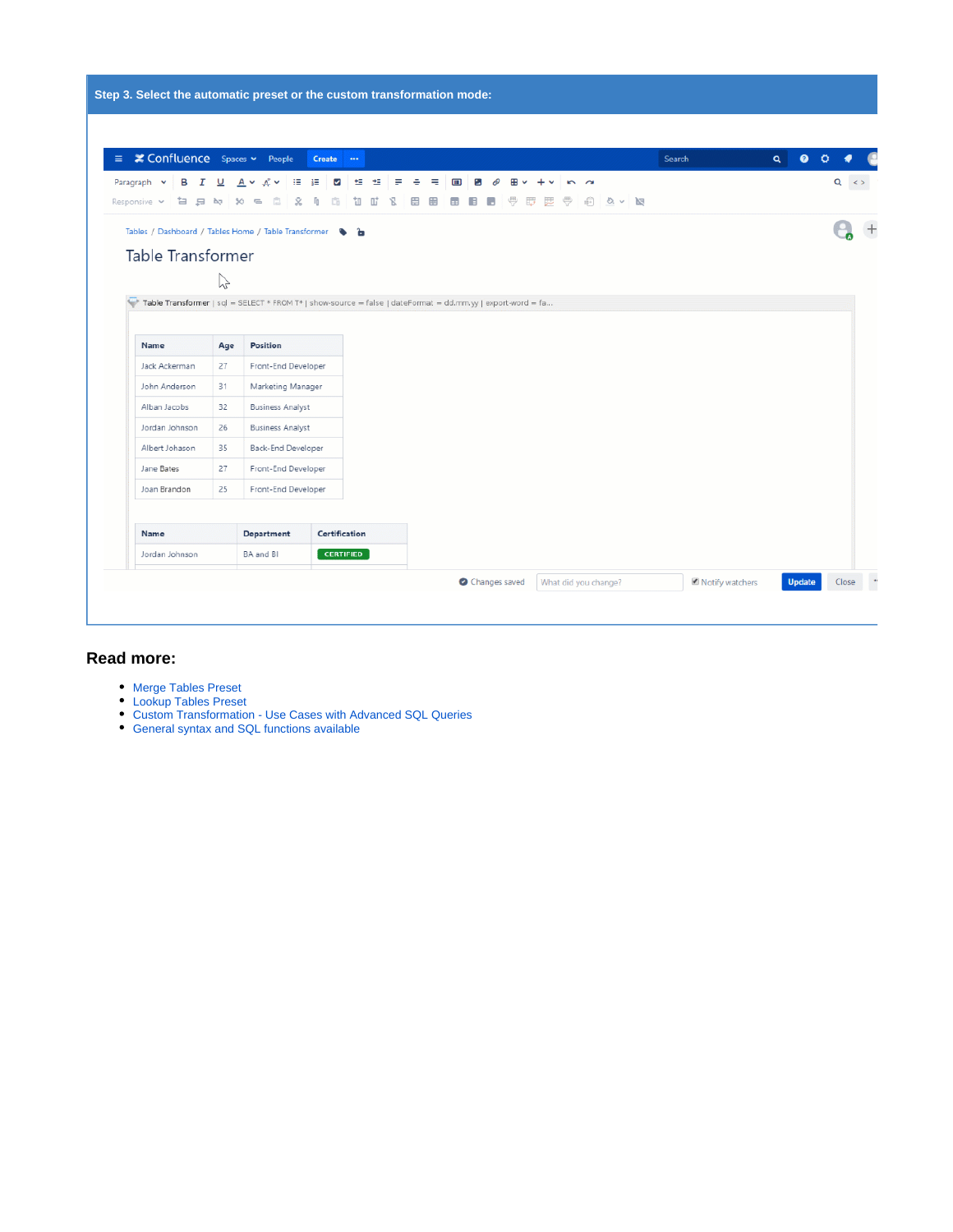| ■ Confluence Spaces > People     |                 | $Create \cdots$                                                                                              |                      |             |                      |                | Search          |          | Q           | $\bullet$<br>Ö       |          |             |
|----------------------------------|-----------------|--------------------------------------------------------------------------------------------------------------|----------------------|-------------|----------------------|----------------|-----------------|----------|-------------|----------------------|----------|-------------|
| Paragraph v                      |                 | B I U A v A v   E   2   E   E   E                                                                            | $\equiv$<br>÷<br>モ   | $\Box$<br>в | $\mathcal{C}$<br>田 - | n <sub>a</sub> |                 |          |             |                      | $\alpha$ | $\langle$ > |
| <b>Demonstration S</b><br>Lookup |                 | Edit 'Table Transformer' Macro                                                                               |                      |             |                      |                |                 |          |             |                      |          |             |
|                                  | Presets         | The following settings are used to process non-text values, such as numbers, dates, time duration and so on. |                      |             |                      |                |                 |          |             | $\bullet$<br>$\zeta$ |          |             |
| <b>Table Trans</b>               | SQL query       | Date format                                                                                                  | m/d/yy               |             |                      |                |                 |          |             |                      |          |             |
|                                  | <b>Settings</b> | Decimal separator                                                                                            | Point (.)            |             | v                    |                |                 |          |             |                      |          |             |
|                                  | Options         | Thousands separator                                                                                          |                      |             | v                    |                |                 |          |             |                      |          |             |
| Albin Jessica<br>Caris Barret    |                 | Decimal places                                                                                               |                      |             |                      |                |                 | $\gamma$ |             |                      |          |             |
| Francine The                     |                 |                                                                                                              | Set worklog settings |             |                      |                |                 |          |             |                      |          |             |
| Karen Lynne                      |                 |                                                                                                              |                      |             |                      |                |                 |          |             |                      |          |             |
| Leatrice Del                     |                 |                                                                                                              |                      |             |                      |                |                 |          |             |                      |          |             |
|                                  |                 |                                                                                                              |                      |             |                      |                |                 |          |             |                      |          |             |
| <b>Name</b>                      |                 |                                                                                                              |                      |             |                      |                |                 |          |             |                      |          |             |
| ajessica                         |                 | Documentation. Post Idea or Issue.                                                                           |                      |             |                      |                | Next            |          | Save Cancel |                      |          |             |
| cbarret                          |                 |                                                                                                              |                      |             |                      |                |                 |          |             |                      |          |             |
| fthea                            |                 |                                                                                                              |                      |             |                      |                |                 |          |             |                      |          |             |
|                                  |                 |                                                                                                              |                      | Ready to go | What did you change? |                | Notify watchers |          |             | Update               | Close    |             |

[Managing parameters of the macro](https://docs.stiltsoft.com/display/TFAC/Default+automatic+presets#Defaultautomaticpresets-Managingparametersofthemacro)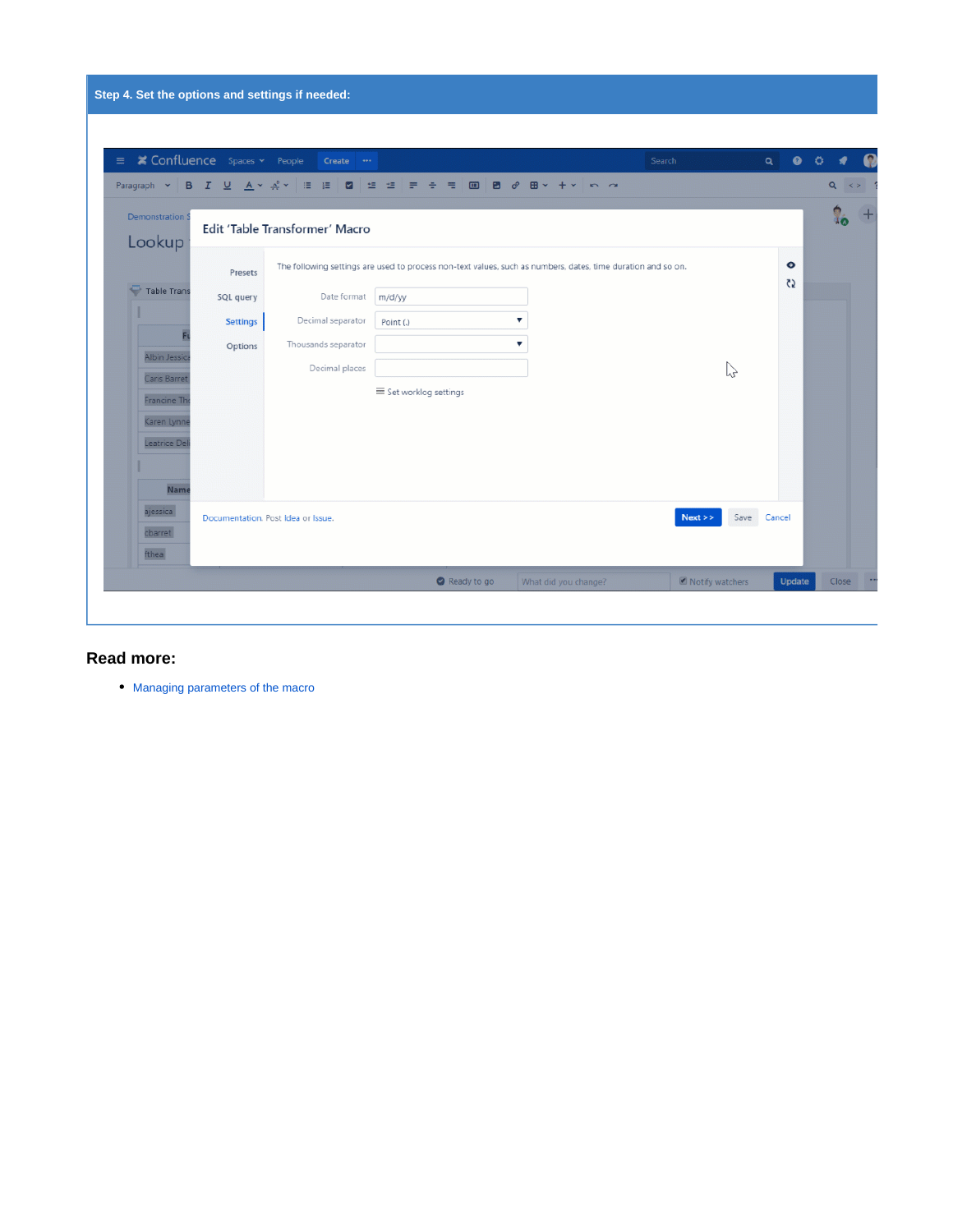| <b>≭ Confluence</b> Spaces v People<br>E.  |                | Create                                    |                                                                        | Search | Q         | $\bullet$ 0 $\bullet$ |
|--------------------------------------------|----------------|-------------------------------------------|------------------------------------------------------------------------|--------|-----------|-----------------------|
|                                            |                | Paragraph v B I U A v A v E E B B E E E E | $\Box$ $\Box$ $\partial$<br>$\boxplus$ $\vee$ $+$ $\vee$ $\cap$ $\sim$ |        |           | $Q \le 5$             |
| Tables / Dashboard /<br><b>Table Trans</b> |                | Edit 'Table Transformer' Macro            |                                                                        |        |           |                       |
|                                            | Presets        | Choose options you want to have.          |                                                                        |        | $\bullet$ |                       |
| Table Transform                            | SQL query      | Show source tables a                      |                                                                        |        | $\zeta$   |                       |
|                                            | Settings       | Export to CSV button                      |                                                                        |        |           |                       |
| Name                                       | <b>Options</b> | Export to PDF button                      |                                                                        |        |           |                       |
| Jack Ackerman<br>John Anderson             |                | Export to Word button                     | グ                                                                      |        |           |                       |
| Alban Jacobs                               |                |                                           |                                                                        |        |           |                       |
| Jordan Johnson                             |                |                                           |                                                                        |        |           |                       |
| Albert Johason                             |                |                                           |                                                                        |        |           |                       |
| Jane Bates                                 |                |                                           |                                                                        |        |           |                       |
| Joan Brandon                               |                |                                           |                                                                        |        |           |                       |
|                                            |                |                                           |                                                                        |        |           |                       |
| <b>Name</b>                                |                | Documentation, Post Idea or Issue.        |                                                                        | Save   | Cancel    |                       |
| Jordan Johnson                             |                |                                           |                                                                        |        |           |                       |
| Joan Brandon                               | Development    | UNCERTIFI                                 |                                                                        |        |           |                       |

• [How to combine the macros](https://docs.stiltsoft.com/display/TFAC/How+to+combine+the+macros)

**Find the answer** to your question among the related **FAQ**:

- [What can I do if I can't find and add the macros?](https://docs.stiltsoft.com/pages/viewpage.action?pageId=42239861#FAQ-WhatcanIdoifIcan%27tfindandaddthemacros?)
- [Supported date formats](https://docs.stiltsoft.com/pages/viewpage.action?pageId=42239861#FAQ-Whatarethesupporteddateformats?)





#### Filter tables with the help of the va**Cœ¤téiäorivopés**ble from your table, calculate and aggregate data

- [Table filtration](https://docs.stiltsoft.com/display/TFAC/Table+filtration)
- [Sorting, freezing and other table](https://docs.stiltsoft.com/display/TFAC/Sorting%2C+freezing+and+other+table+viewing+options)  [viewing options](https://docs.stiltsoft.com/display/TFAC/Sorting%2C+freezing+and+other+table+viewing+options)
- [Calculations in tables](https://docs.stiltsoft.com/display/TFAC/Calculations+in+tables)
- [Configuring the filtration pane](https://docs.stiltsoft.com/display/TFAC/Configuring+the+filtration+pane)
- [Configuring the pivot table](https://docs.stiltsoft.com/display/TFAC/Configuring+the+pivot+table)
- [Aggregation by date period and](https://docs.stiltsoft.com/display/TFAC/Aggregation+by+date+period+and+number+range)
- [number range](https://docs.stiltsoft.com/display/TFAC/Aggregation+by+date+period+and+number+range)
- [Managing pivot table options](https://docs.stiltsoft.com/display/TFAC/Managing+pivot+table+options)